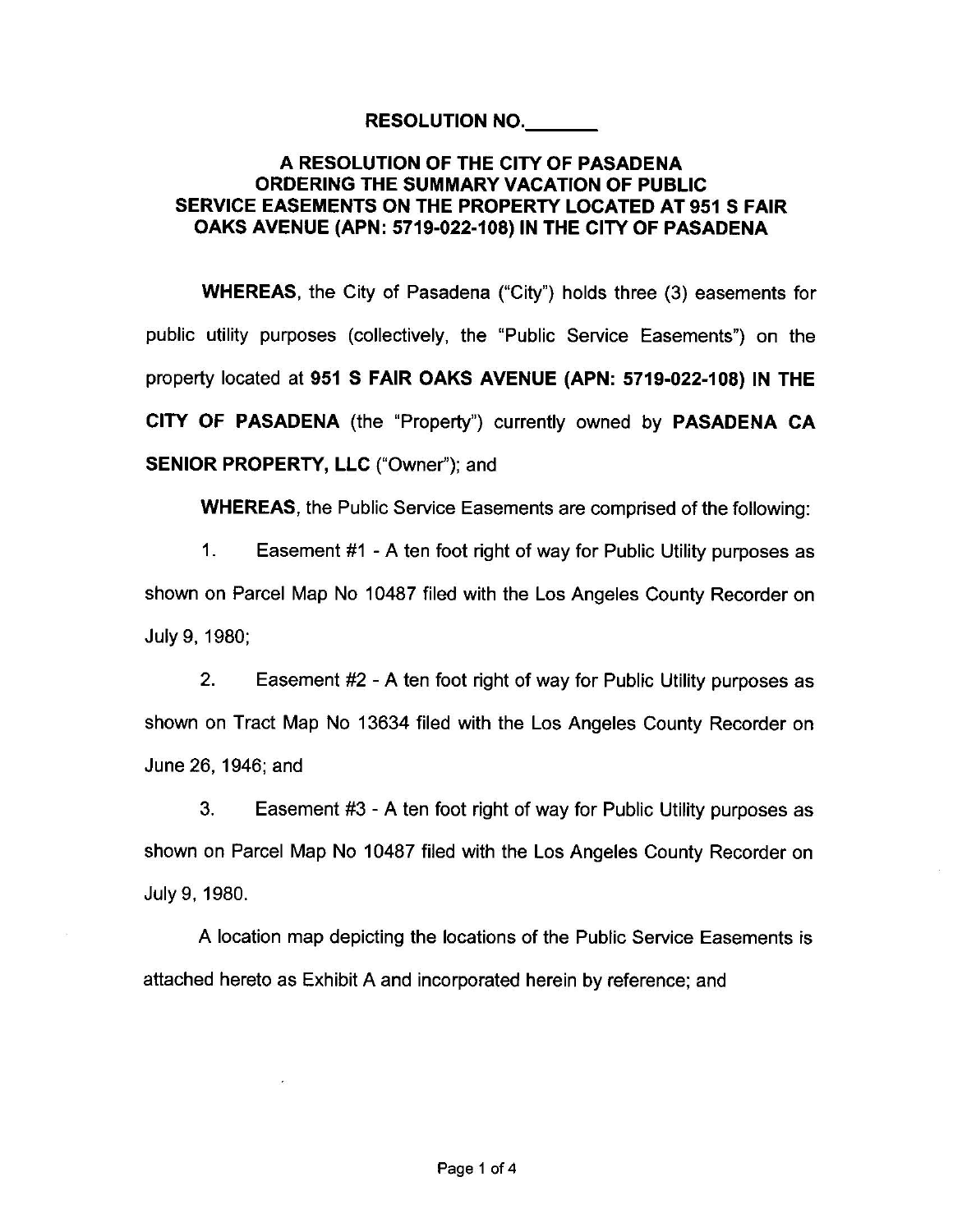**WHEREAS,** the Owner has requested that the City release the Public Service Easements, which are not necessary for present or prospective public utility purposes; and

**WHEREAS,** pursuant to California Streets and Highways Code Section 8333, the City Council may summarily vacate a public service easement if, among other reasons, the easement has not been used for the purpose for which it was dedicated or acquired for five consecutive years preceding the proposed vacation; and

**WHEREAS,** the City has determined that the Public Service Easements are not necessary to the City for public utility purposes and they have not been used for the purpose for which they were dedicated or acquired for five consecutive years preceding this proposed vacation; and

**WHEREAS,** the proposed action is categorically exempt from the California Environmental Quality Act ("CEQA") pursuant to State CEQA Guidelines Section 15305 (Class 5- Minor Alterations in Land Use Limitations). Class 5 exempts from environmental review minor alterations in land use limitations in areas with an average slope of less than 20 percent and which do not result in any changes in land use or density. The proposed action involves the vacation of public service easements where said easements have not been used for the purpose for which they were dedicated and will not cause or facilitate any changes in land use or density. Further, the average slope on these easements is less than 20 percent. There are no features that distinguish this project from others in the exempt class and, therefore, there are no unusual circumstances.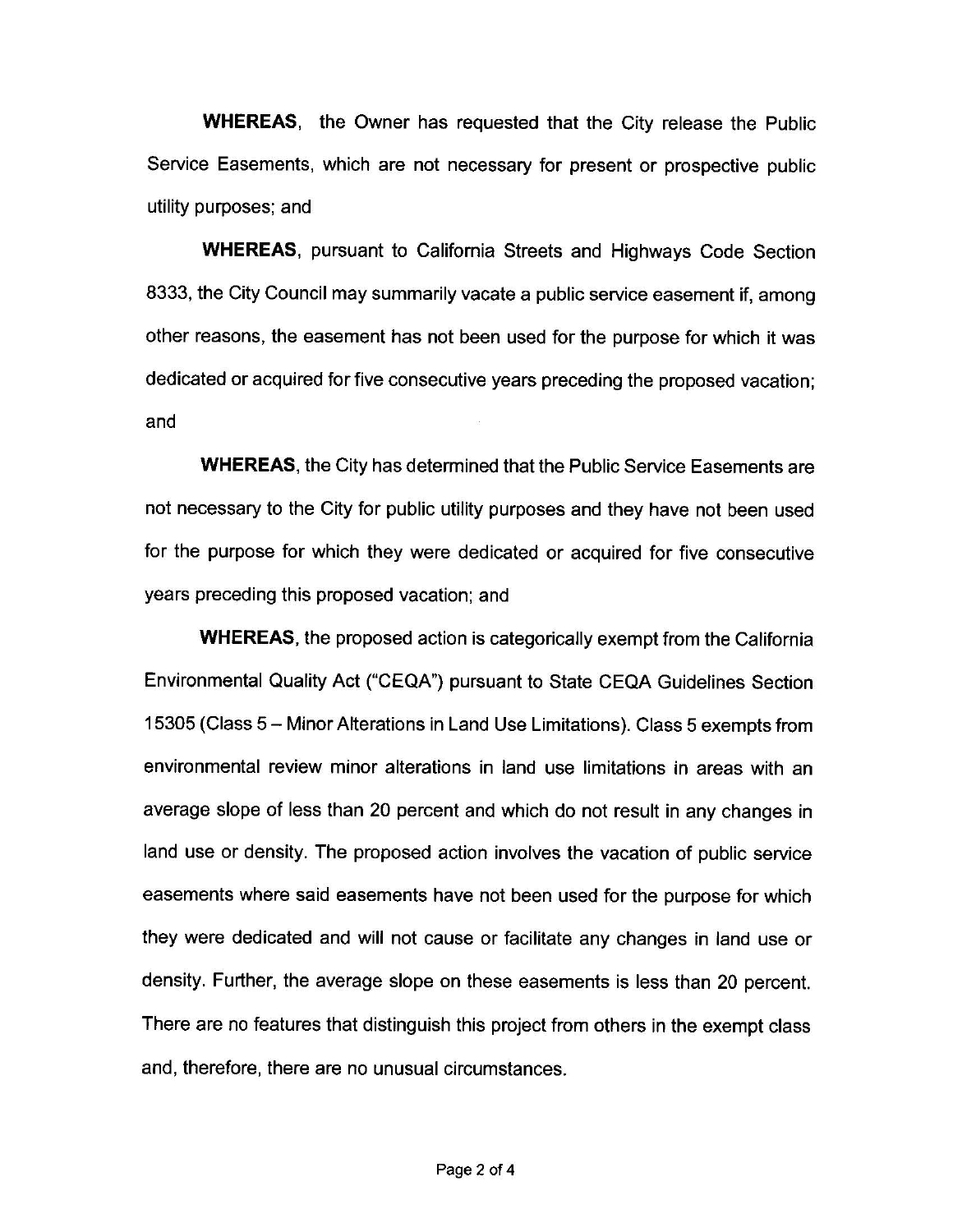**NOW, THEREFORE, BE IT RESOLVED** by the City Council of the City of Pasadena as follows:

1 . The City Council finds and determines from all evidence in the record, including, without limitation, all of the evidence submitted in the Agenda Report to the City Council dated January 31, 2022 from the Department of Water and Power, that the Public Service Easements as depicted in Exhibit A attached hereto have not been used for the purpose for which they were dedicated or acquired for five consecutive years immediately preceding the proposed vacation.

2. The City Council does hereby order the vacation of the Public Service Easements as depicted in Exhibit A.

3. The City Council hereby makes this vacation pursuant to the requirements of the California Streets and Highways Code, Division 9, Part 3, Chapter 4.

4. The vacation authorized by this Resolution shall not be effective until a certified copy of this Resolution is recorded in the Office of the Recorder of the County of Los Angeles, California.

5. The City Clerk of the City of Pasadena is hereby authorized and directed to certify to the passage of this Resolution. The City Clerk is further authorized to cause a certified copy of this Resolution, attested by the City Clerk and under the seal of the City, to be recorded in the Office of the County Recorder of Los Angeles County, California.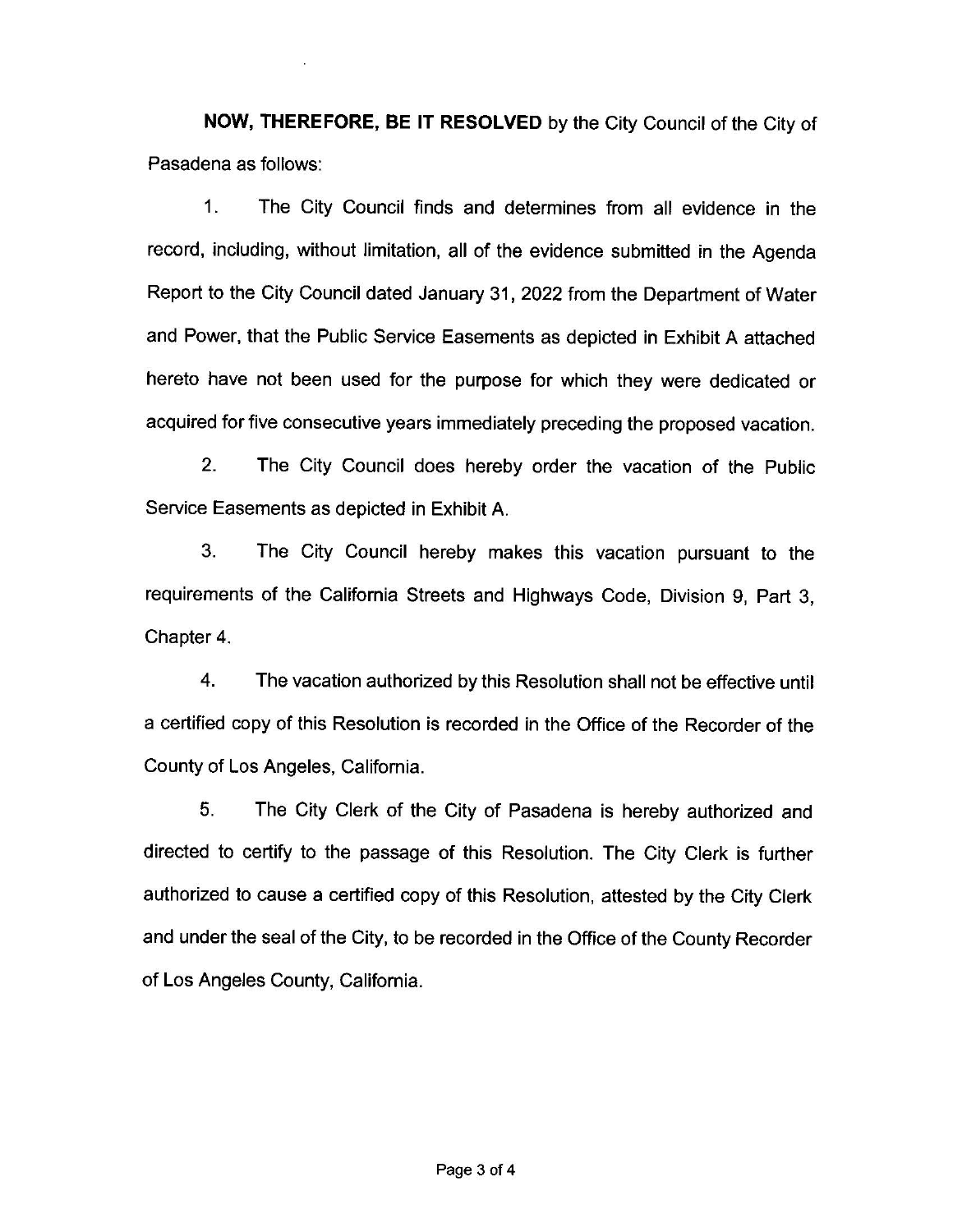6. The City Council orders that from and after the date this Resolution is recorded, the Public Service Easements as depicted in Exhibit A are vacated and no longer constitute public service easements.

 $\overline{7}$ The City Manager, or his or her designee, is authorized to execute any other documentation as may be required to accomplish the herein ordered vacation.

**STATE OF CALIFORNIA**  $\mathcal{E}$ **CITY OF PASADENA** ) SS. **COUNTY OF LOS ANGELES** ١.

I, Mark Jomsky, CMC, City Clerk of the City of Pasadena, do hereby certify that the foregoing Resolution No. \_\_\_\_\_\_ was duly and regularly passed and adopted by the Council of the City of Pasadena at its regular meeting held on the 31st day of January 2022, by the following vote:

AYES:

**NOES:** 

**ABSENT:** 

**ABSTAIN:** 

Mark Jomsky, CMC **City Clerk** 

Approved as to form:

[Assistant] [Deputy] City Attorney

KANE, BALLMER & BERKMAN

**Susan Apv** Outside Counsel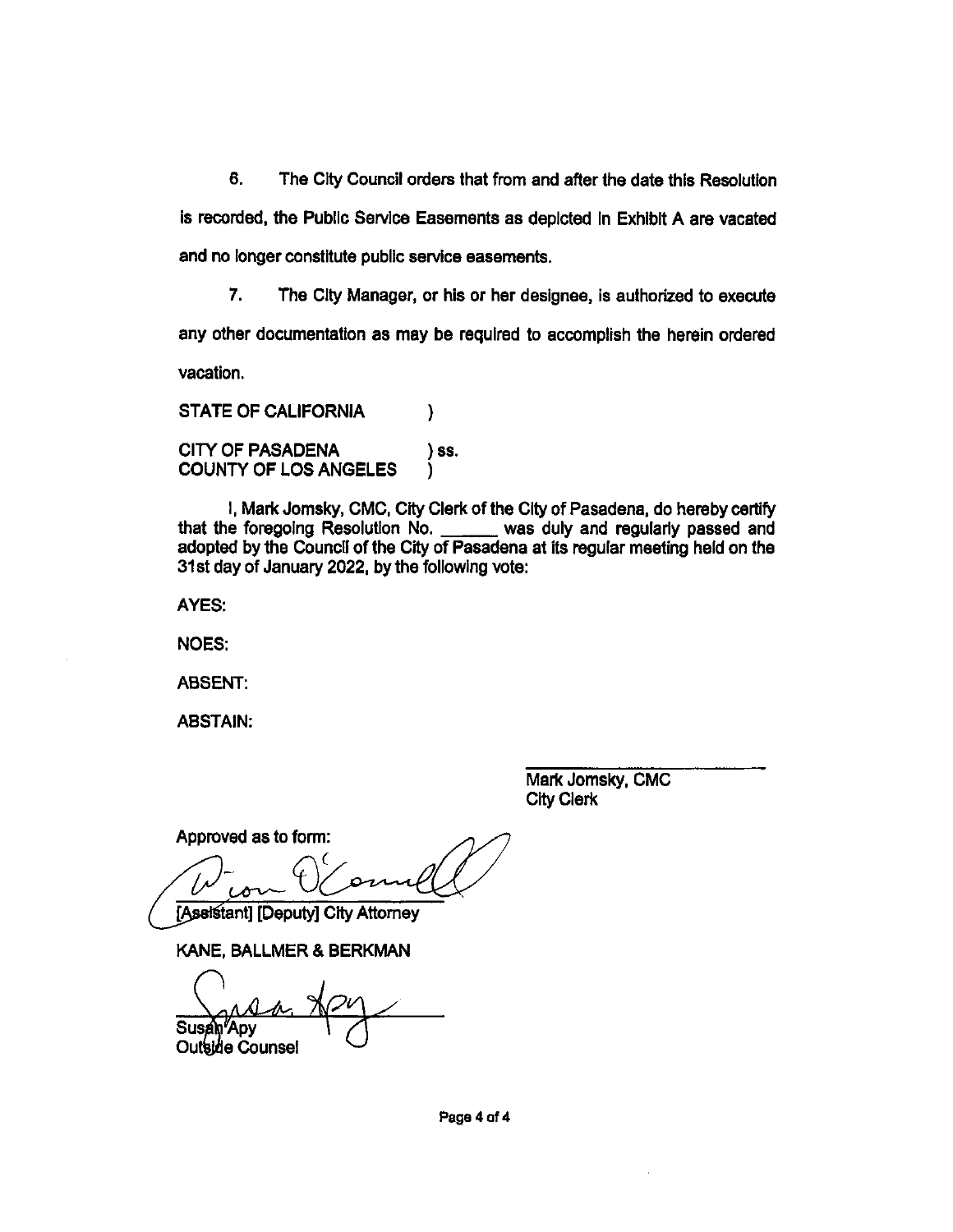## **EXHIBIT A**

[behind this page]

 $\mathcal{D}^{\mathcal{A}}$  . The set of  $\mathcal{D}^{\mathcal{A}}$ 

 $\label{eq:3.1} \tilde{w}$